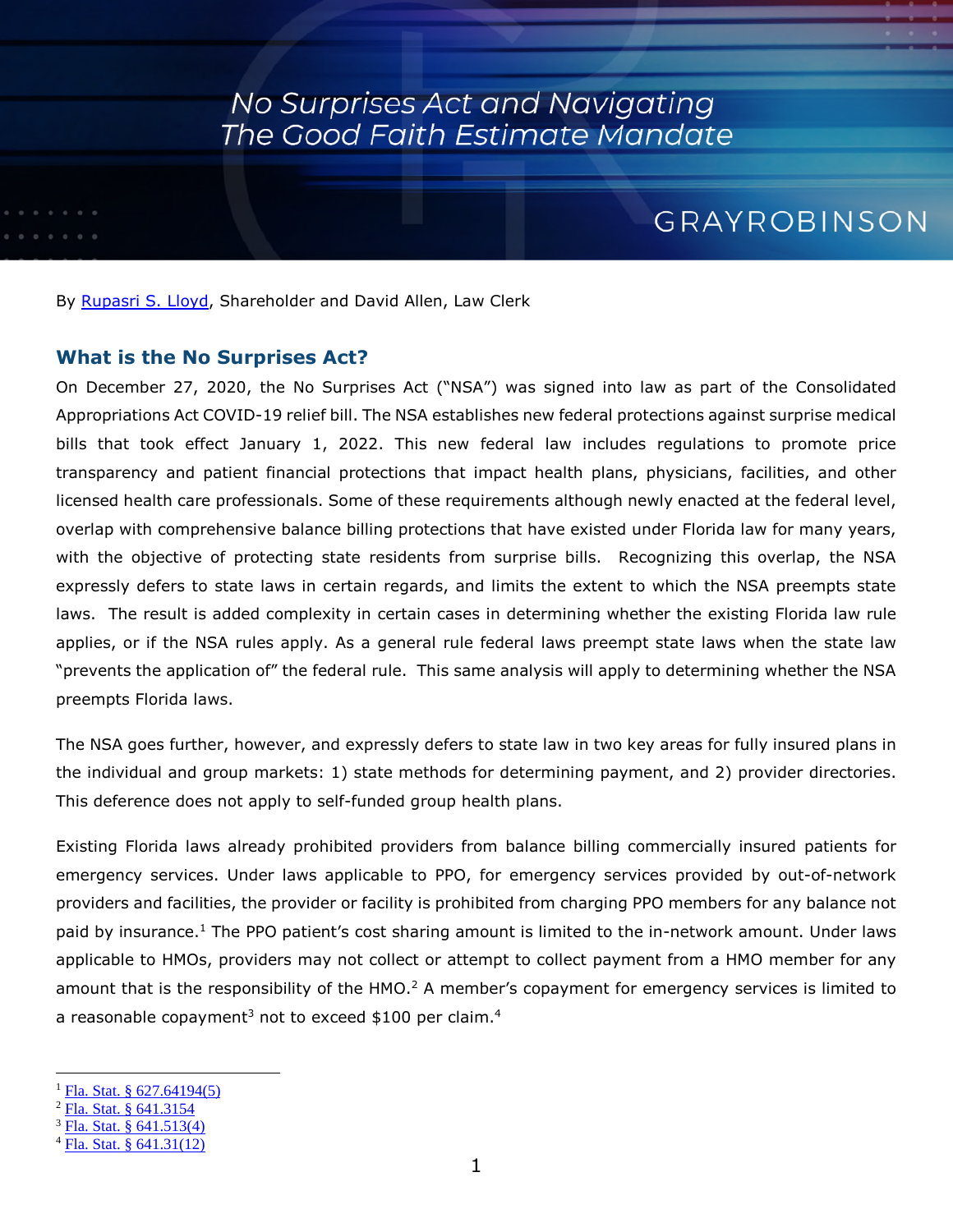Similarly, the intended purpose of the NSA is to protect consumers from surprise medical bills by (i) requiring private health plans to cover these out-of-network claims and apply in-network cost sharing; and (ii) prohibiting doctors, hospitals, and other covered providers from billing patients more than in-network cost sharing amount for surprise medical bills. *Note: This article primarily discusses the Good Faith Estimate requirement, and later touches on additional obligations physicians must follow pursuant to the NSA. To learn more about physician responsibilities under the NSA, you can find more information [here.](https://www.cms.gov/files/document/high-level-overview-provider-requirements.pdf)*)

#### **What is the Good Faith Estimate Requirement?**

Under the NSA, uninsured patients and commercially insured patients who choose not to use their benefits are entitled to a good faith estimate ("GFE") of charges from providers before their scheduled services. The GFE requirement under the NSA aims to give patients and consumers a clear sense of what upcoming health services will cost.

#### **Who must provide a GFE?**

Physician responsibilities differ depending on whether they serve as a "convening provider" or a "cohealthcare provider." A convening health care provider (or facility) is one that receives an initial request for a GFE or that is responsible for scheduling the primary service. A convening provider is required to provide a GFE to all uninsured patients and all commercially insured patients, including if the patient is covered by the Federal Employees Health Benefits Program. For the calendar year 2022, the Department of Health and Human Services ("HHS") will not enforce the requirement that the convening provider's or facility's GFE incorporate estimates from the co-providers or co-facilities. This requirement will, however, be enforced in 2023.

The GFE must be provided either in writing or electronically, as requested by the patient. If provided electronically, the GFE must be provided in a manner such that the patient can both save and print it.

### **When Must a GFE Be Provided?**

The short answer: as soon as possible after a service is scheduled or when a patient requests a GFE. The longer answer depends on when the service is to be provided. If the service is scheduled at least three business days before the service, a GFE is to be provided not later than one business day after the date of scheduling. If the service is scheduled at least 10 business days in advance, the GFE is required to be provided within three business days of scheduling. If a patient requests a GFE before the service is scheduled, the GFE is due within three business days. A new GFE must then be provided pursuant to the above schedule once the service is scheduled.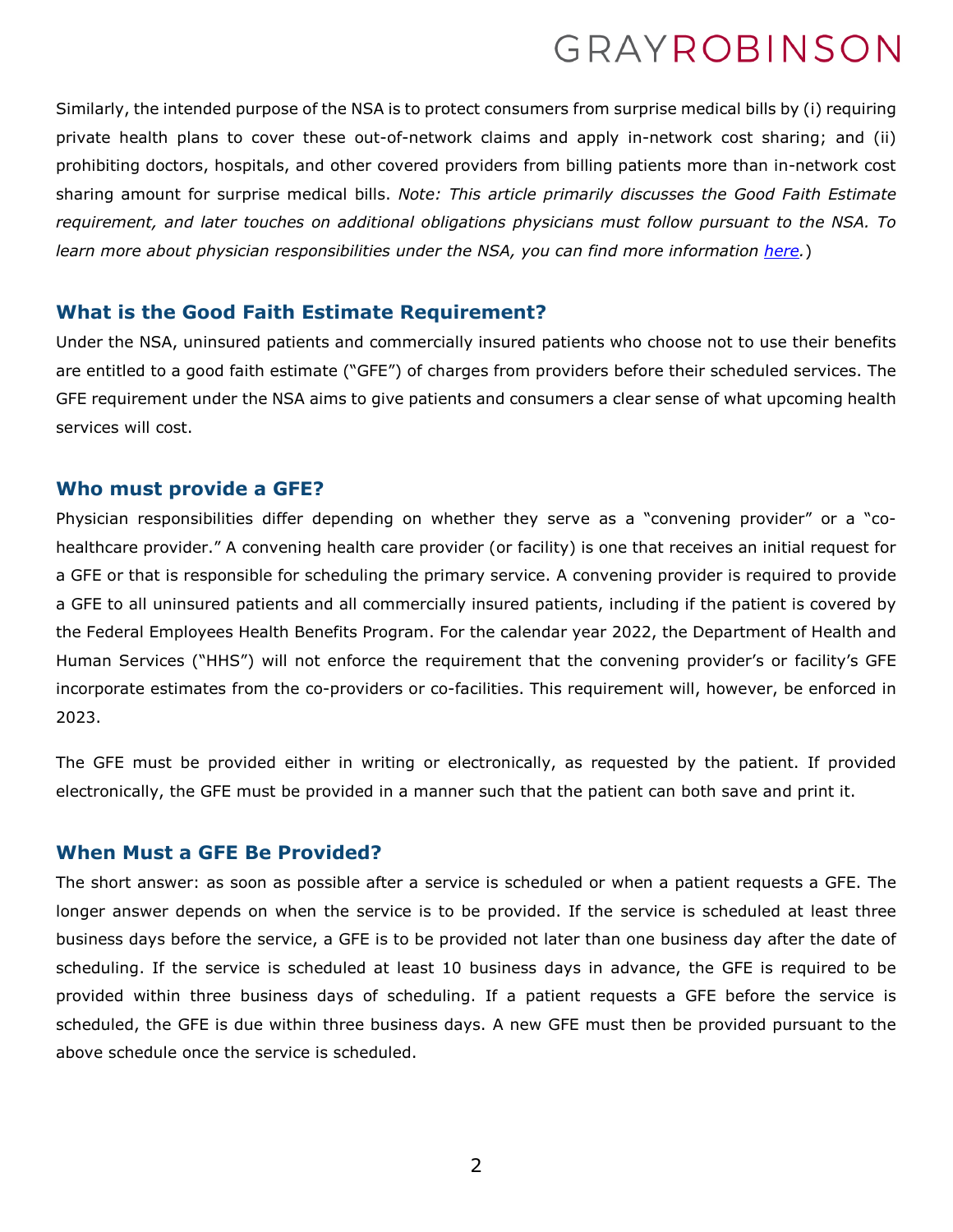#### **What Must Be Included in a GFE?**

HHS has published a template GFE [here](https://www.cms.gov/files/document/good-faith-estimate-example.pdf), however providers and facilities are not required to use that template. The GFE is required to include: the patient's name and date of birth; a description of the primary item or service in "clear and understandable language" and, if applicable, the date of scheduled service; the items or services expected to be provided in conjunction with primary service, grouped by provider or facility, with their diagnosis code, procedure code, and expected charge; the name of and identifying information for each provider or facility; the items or services that require separate scheduling and that will be estimated in a separate GFE; and various required disclaimers that can be found on page 8 of the HHS template linked above.

#### **Enforcement of the GFE and Related Penalties**

States will have primary enforcement authority for the No Surprises Act, both of issuers who offer health insurance coverage in the individual or group markets in the state, and for facilities or providers offering services in the state. If the state does not provide adequate enforcement, the Center for Medicare and Medicaid Services (CMS) will take over enforcement. The enforcing authority must provide notice of a violation, including the information that prompted the investigation, and the potential for a civil monetary penalty or imposition of a plan of corrective action. The violator will typically have 14 days to respond, although that period can be shortened to 24 hours or extended to 30 days or more depending on the circumstances.

The No Surprises Act imposes civil monetary penalties of up to \$10,000 for each violation. In determining what penalty to impose, CMS may consider a variety of factors, including the degree of culpability, history and frequency of prior violations, the impact on affected individuals, the gravity of the violation, and whether any violations have been corrected. The penalty will be waived if a provider or facility does not knowingly violate, and should not have reasonably known it violated, the act, and reimburses any incorrect payments plus interest. There is also a hardship exemption to the civil monetary penalties.

#### **What Happens if the Medical Bill is Greater than the Estimate?**

If an uninsured or self-pay patient receives a bill that exceeds the GFE by more than \$400, the patient may be eligible to start a patient-provider dispute resolution process to dispute the charges.

Once the patient initiates the dispute resolution process with HHS, the dispute resolution entity will notify the provider or facility if it determines the dispute is eligible for resolution. Once notified that the dispute resolution process has begun, the provider or facility has 10 business days to provide a copy of the GFE and bill, and any documentation showing that the difference was based on a medically necessary item or service that could not have been reasonably anticipated when the GFE was provided.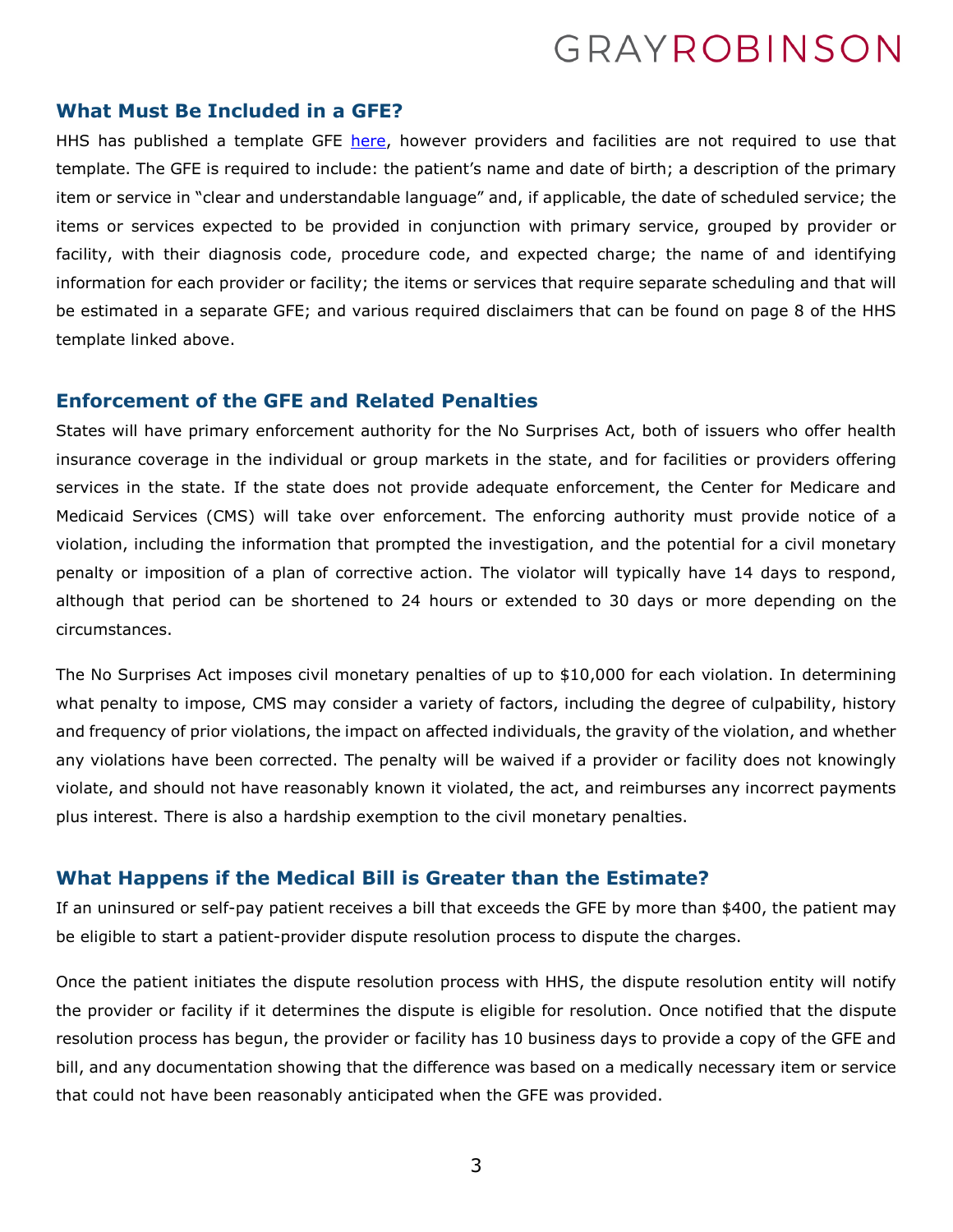While the bill is being disputed, providers and facilities must suspend collections and accrual of late fees on unpaid bills. Providers and facilities may not take or threaten any retributive action for a patient's use of the dispute resolution process. Additionally, the patient and provider may agree to settle at any point prior to the resolution of the dispute.

#### **Additional Requirements Under the NSA**

Aside from the GFE, the No Surprises Act enacted a variety of physician requirements that went into effect on January 1, 2022. These requirements of providers, facilities, and provider of air ambulance services generally apply to items and services provided to individuals enrolled in group health plans or group or individual health insurance coverage, and Federal Employees Health Benefit Plans. The Good Faith Estimate requirement discussed above is the only new regulation that also applies to uninsured persons. Finally, these requirements not do apply to beneficiaries or enrollees in federal health care programs such as Medicare, Medicaid, Indian Health Services, Veterans Affairs Health Care, or TRICARE.

**No balance billing for out-of-network emergency services.** A physician may not bill enrollees or participants in group health plans or group or individual insurance coverage who received emergency services at a hospital or an independent freestanding emergency department for a payment amount greater than the in-network cost-sharing requirement for such services. More information can be found [here.](https://www.ecfr.gov/current/title-45/subtitle-A/subchapter-B/part-149/subpart-E/section-149.410)

**No balance billing for non-emergency services by nonparticipating providers at certain participating health care facilities**. Physicians may not bill enrollees or participants in group health plans or group or individual health insurance coverage who received covered non-emergency services with respect to a visit at a participating health care facility by a nonparticipating provider for a payment amount greater than the in-network cost-sharing requirement for such services, unless notice and consent requirements are met. The codified rules can be found [here](https://www.ecfr.gov/current/title-45/subtitle-A/subchapter-B/part-149/subpart-E/section-149.420), including specific requirements as to notice and consent. Similar prohibitions have existed under Florida law pursuant to which out-of-network providers who provide nonemergency services at in-network facilities are prohibited from billing PPO patients for any amount beyond their in-network level of cost sharing for covered services. The out-of-network provider, however is not prohibited from collecting or attempting to collect from the patient an amount due for the provision of noncovered services.

**Disclose protections against balance billing.** A provider or facility must disclose to any participant, beneficiary, or enrollee in a group health plan or group or individual health insurance coverage to whom the provider or facility furnishes items and services information regarding federal and state (if applicable) balance billing protections and how to report violations. Providers or facilities must post this information prominently at the location of the facility, post it on a public website (if applicable) and provide it to the participant, beneficiary or enrollee in a timeframe and manner outlined in the regulations, which can be found [here](https://www.ecfr.gov/current/title-45/subtitle-A/subchapter-B/part-149/subpart-E/section-149.430).